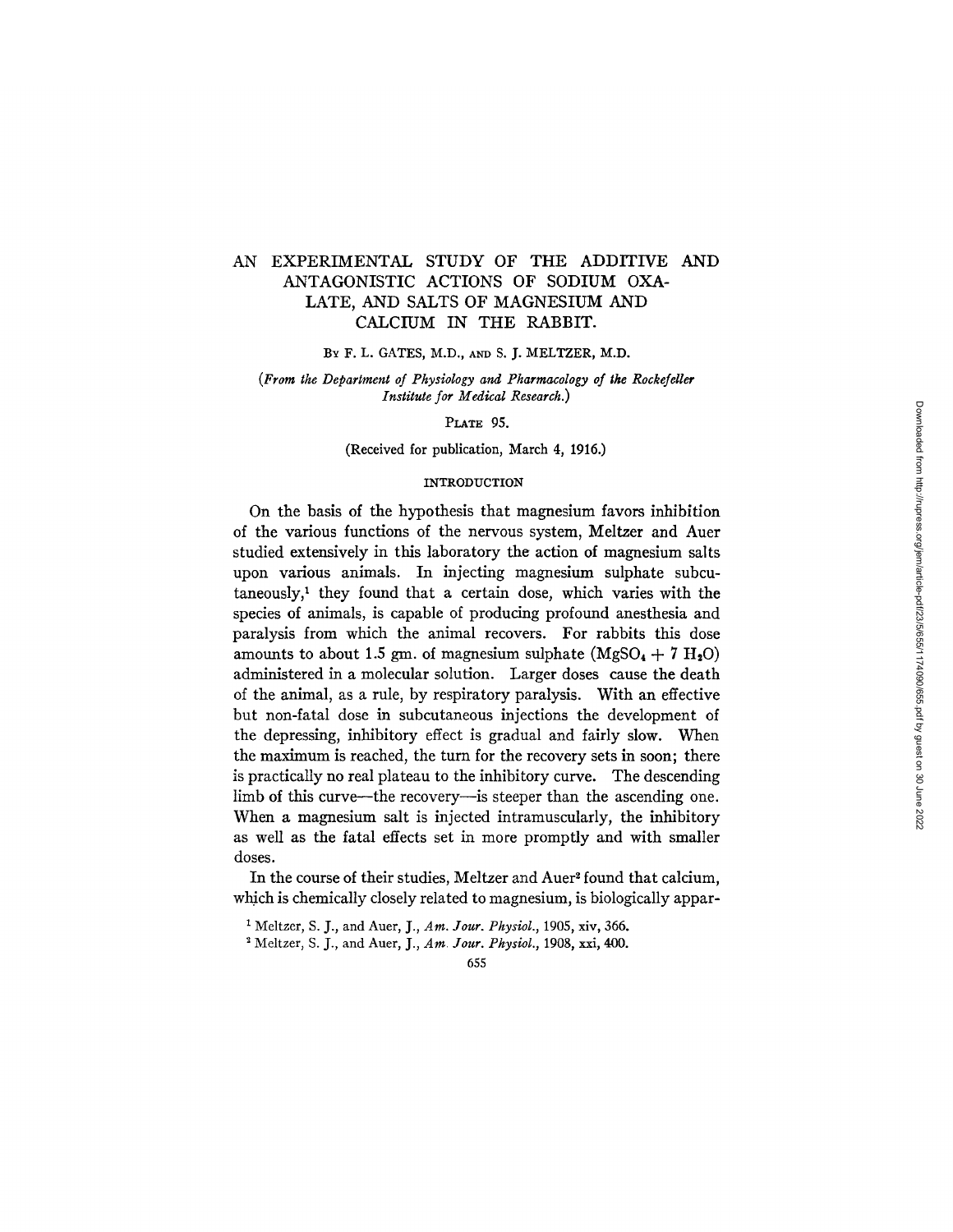ently the antagonist of the latter. When calcium is injected intravenously, shortly before or immediately after the respiration stops, into an animal which has received a fatal dose of magnesium, the animal will recover in less than a minute, provided, of course, that the circulation is still effective during the calcium injection. This biological antagonism is a remarkable fact and can be made the basis of many problems worth investigating. So far, at least, it is not known that between calcium and magnesium salts which have the same anion a chemical antagonism exists; no precipitation, for instance, occurs *in vitro* when a solution of magnesium chloride is mixed with a solution of calcium chloride. Calcium chloride is nevertheless strikingly antagonistic to magnesium chloride as far as the life of animals and plants is concerned.

What effect would the deprivation of the animal body of some of its calcium have upon the behavior of the animal? There are a number of acids and salts which precipitate calcium compounds *in vitro.* Will the administration of these calcium-precipitating compounds, let us say oxalic acid or oxalates in general, bring out symptoms indicating an increase of magnesium action? By precipitating calcium within the body a certain amount of unantagonized magnesium would be set free. Would this fact become manifest by the appearance of inhibitory and paralytic phenomena? The symptoms of oxalate poisoning do not speak for it; in general they possess rather the opposite character: excitation, tremor, and convulsions. But the amount of magnesium thus set free and the inhibition which it may be capable of exerting, might under these circumstances be too small to play a perceptible part, in the presence of the violent opposite symptoms which are brought out by another exciting factor of the oxalate. Could, however, the depressing component of the calcium-precipitating oxalate be brought out by a simultaneous administration of a subminimal dose of a magnesium salt? This was the problem which we tried to solve experimentally,

While we were at work on this problem, Schütz<sup>3</sup> published a brief preliminary communication in which he says that the susceptibility to magnesium injections could be increased occasionally, but. not

8 Schiitz, J., *Wien. klin. Wchnschr.,* 1913, xxvi, 745.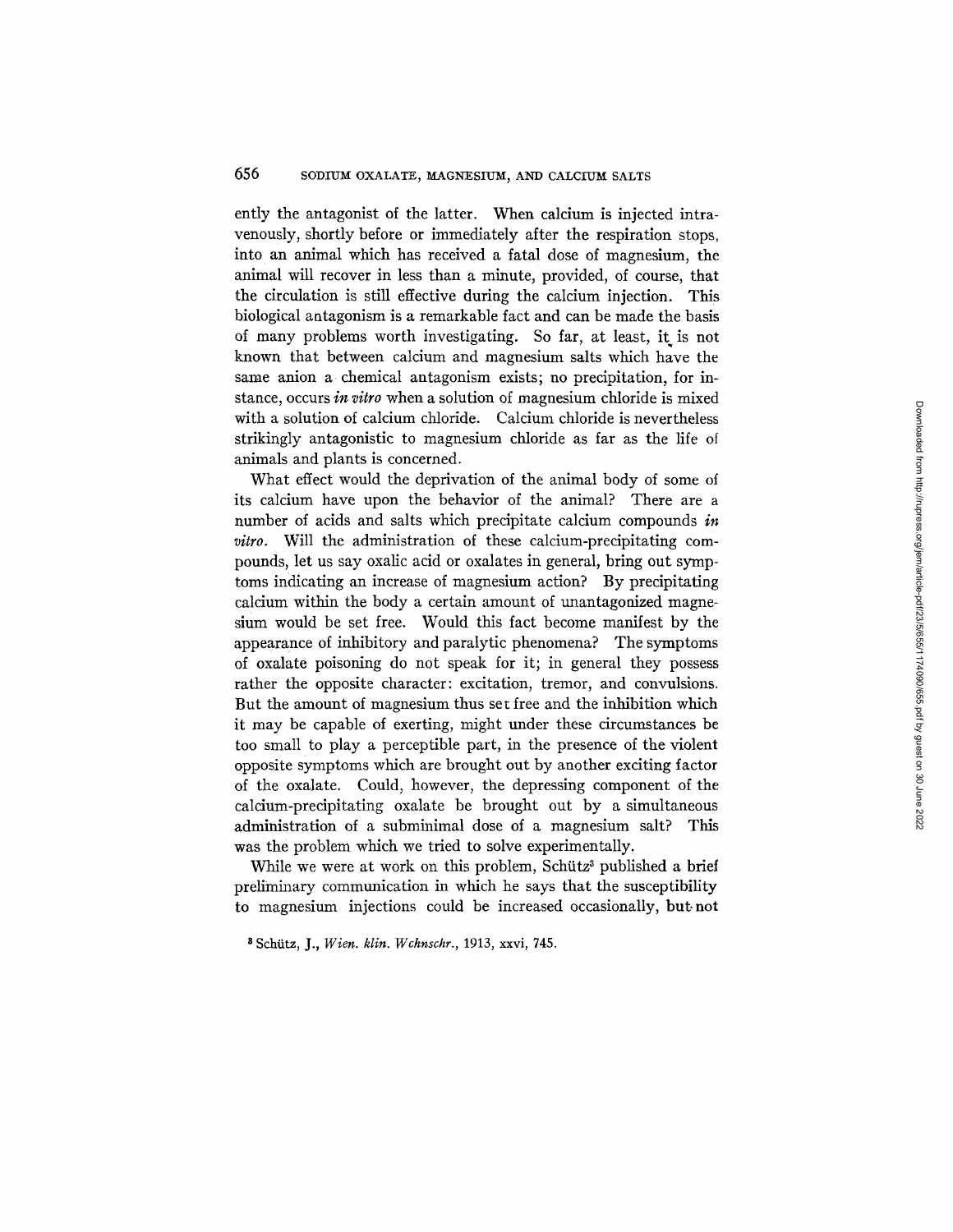constantly by sodium oxalate. A few months later Starkenstein,\* with whose work we were not familiar until after we had given a preliminary communication of our results,<sup>5</sup> stated in a preliminary report that he found "like Schütz that the addition of oxalates constantly gave a visible increase of the magnesium narcosis."

We shall describe briefly our experiments bearing upon the problem under discussion and the conclusions to which they point.

### EXPERIMENTAL PART.

We experimented exclusively on rabbits. Magnesium sulphate in M solution ( $MgSO_4 + 7 H_2O$ ) and sodium oxalate in 3 per cent solution<sup>6</sup> were injected separately and practically simultaneously, either into the lumbar muscles on opposite sides of the spine, or subcutaneously into each flank, the injection being usually followed by brief massage. All doses were estimated and are here reported in gm. of the salt per kilo of body weight. Most of the experiments were performed on a series of three animals, two serving as controls and receiving subtoxic doses of either magnesium sulphate or sodium oxalate alone. The experimental animal received the same dose of both salts.

#### *Intramuscular Injections.*

An abbreviated typical protocol follows.

#### *Experiment I.*

*Rabbit A.--Oct.* 2, 1913. Magnesium sulphate alone. Grey female. Weight 1,550 gm.

11.10 Right lumbar muscles: magnesium sulphate  $\mu$ , 4.3 cc. = 0.7 gm. per kilo of body weight.

11.23. Lying down, head up, breathing rapidly.

<sup>4</sup> Starkenstein, E., *Wien. klin. Wchnschr.,* 1913, xxvi, 1235.

<sup>5</sup> Gates, F. L., and Meltzer, S. J., *Zentralbl. f. Physiol.,* 1913-14, xxvii, 1169. Starkenstein, E., *Zentralbl. f. Physiol.,* 1914, xxviii, 63; *Arch. f. exper. Path. u. Pharm.,* 1914, lxxvii, 45.

<sup>&</sup>lt;sup>6</sup> Merck's reagent, "Sörensen's oxalate." Impure oxalates are not soluble to 3 per cent.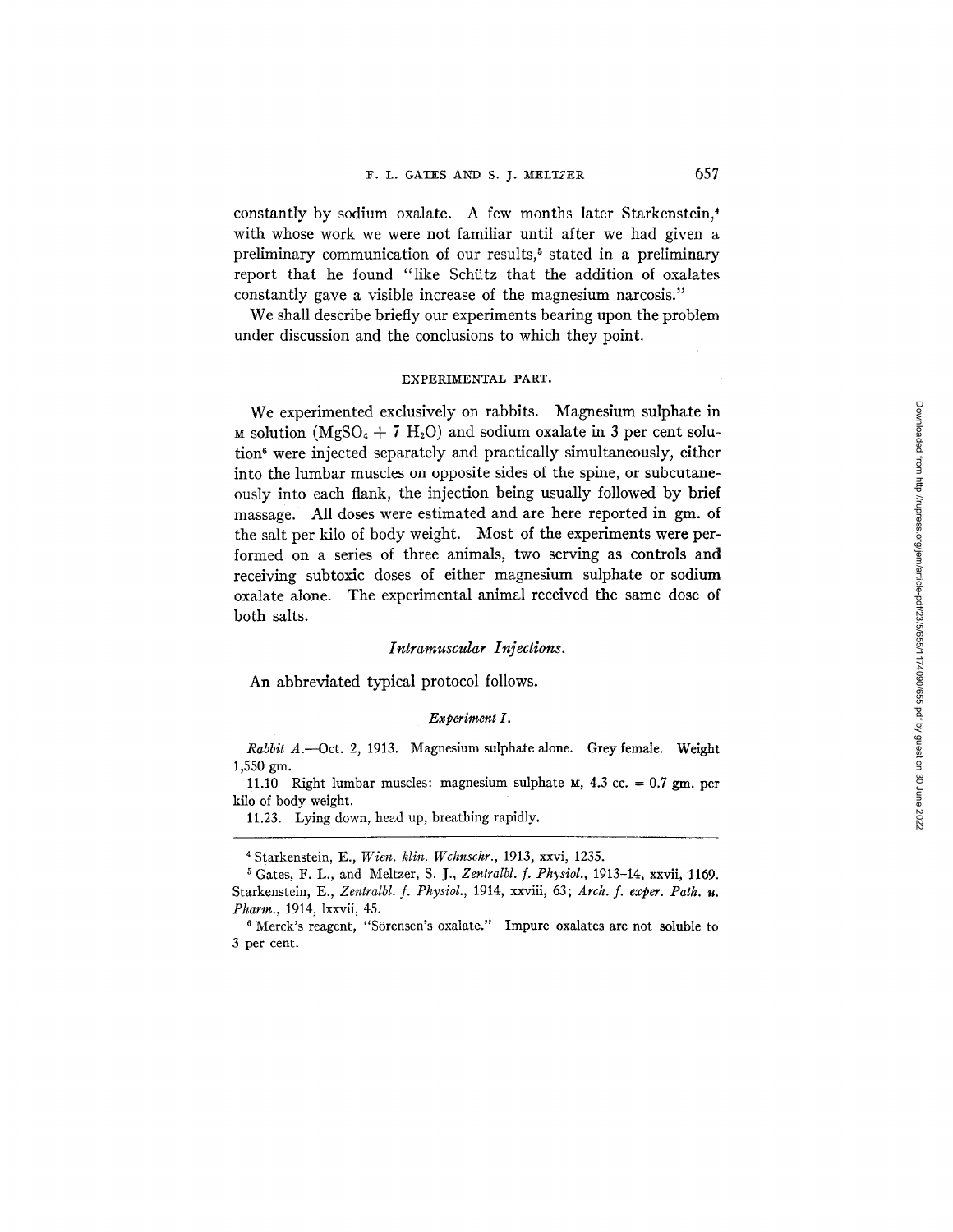11.32. Can be placed on side.

**11.34.**  Moves eyes and head when approached.

11.40. and looks around. When tail is pressed, raises head and turns on belly. Moves head

11.57. Hops when tail is pressed.

12.13. Hops around voluntarily, watching other rabbits. Remains well.

*Rabbit B*.--Oct. 2, 1913. Magnesium sulphate and sodium oxalate. Grey male. Weight 1,720 gm.

11.13. Right lumbar muscles: magnesium sulphate  $M$ , 4.8 cc. = 0.7 gm, per kilo. Left lumbar muscles: sodium oxalate 3 per cent, 5.6 cc. =  $0.10$  gm. per kilo.

11.24. Lying prone, with head on floor. When pushed over on side, lies passive. Respiration full; 17 in  $\frac{1}{4}$  min. No response to pressure on tail; lid reflex good.

11.38. Same position. Lid reflex hardly perceptible.

12.01. Respiration slow and deep; 13 in  $\frac{1}{4}$  min.

12.12. No response to stimuli, no lid reflex.

12.37. Turns over and lies on belly. Head sinks to floor and is raised at intervals. No response to pressure on tail.

1.08. Crouching in a corner. Recovers.

*Rabbit* C.--Oct. 2, 1913. Sodium oxalate alone. Grey male. Weight 1,480 gm. 11.21. Left lumbar muscles: sodium oxalate 3 per cent, 4.88 cc.  $= 0.1$  gm. per kilo of body weight.

11.28. Sitting up, alert, changes position frequently. Starts suddenly without apparent cause.

11.43. Active, hops around, laps water, licks site of injection.

12.14. Has been behaving normally. Does not remain in one position long. No further effects noted.

The contrast in the behavior of the controls and the experimental animal is striking. The control animals were but little affected: this dose of sodium oxalate produced only trivial symptoms in Rabbit C, and the magnesium animal, Rabbit A, while weak and stupid, was at no time paralyzed or anesthetic. The third rabbit, however, ten minutes after the injections, was deeply anesthetized and remained passive and insensible for an hour. Two points are of particular interest: (1) In spite of the depth and long duration of the narcosis the respiration continued of good volume and rate and the animal was at no time in danger. (2) The animal regained power of voluntary movement before the return of sensibility to painful stimuli. A series of experiments with similar doses is given in Table I.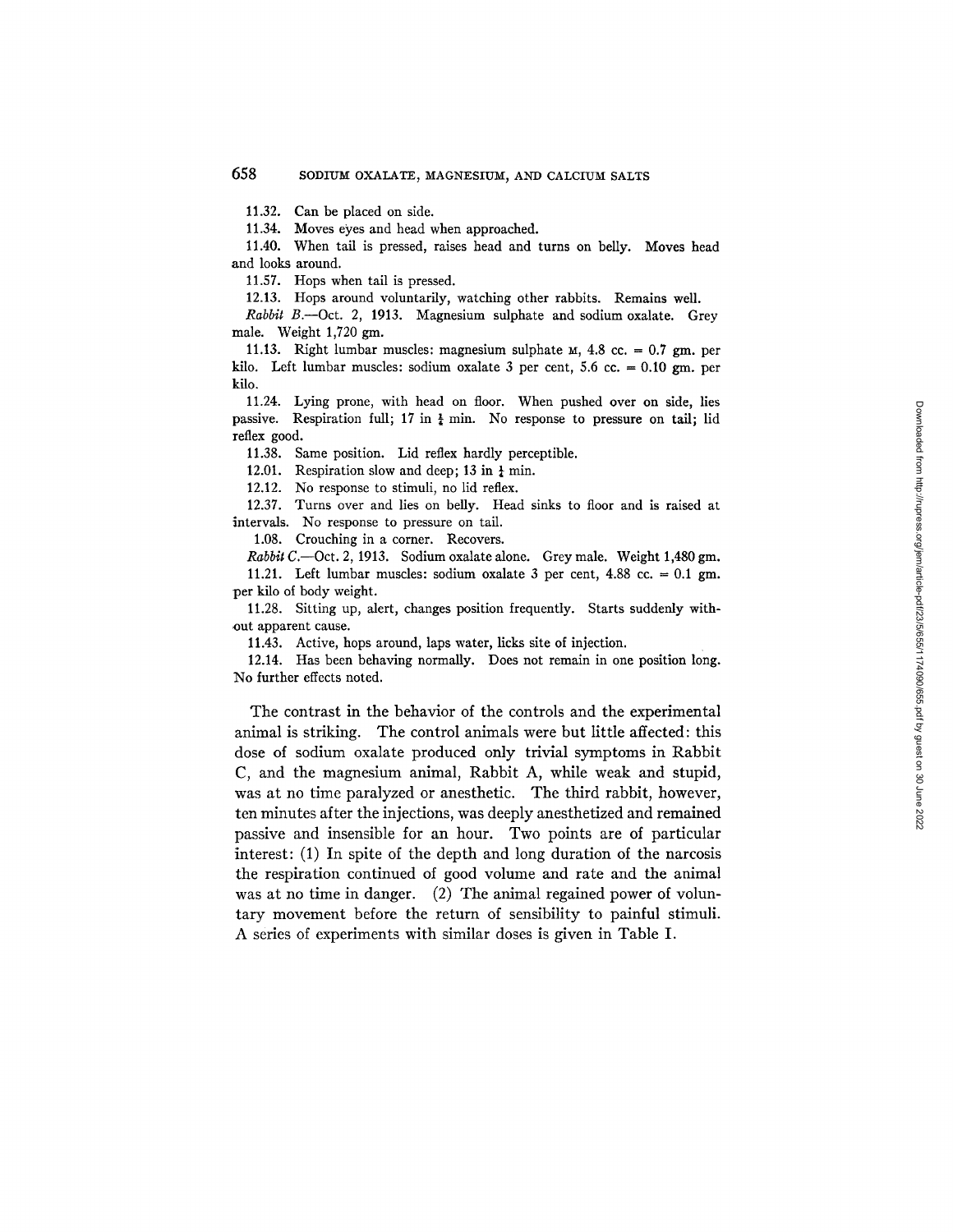| magnesium Surphale and Southm Cualate, Thiramasculary, |                                  |                    |                                              |          |                                     |  |  |  |
|--------------------------------------------------------|----------------------------------|--------------------|----------------------------------------------|----------|-------------------------------------|--|--|--|
| No. of<br>experi-                                      | Dose per kilo of body<br>weight. |                    | Average dura-<br>tion of deep<br>inhibition. | Died.    | Remarks.                            |  |  |  |
| ments.                                                 | Magnesium<br>sulphate.           | Sodium<br>oxalate. | Animal relaxed<br>on side.                   |          |                                     |  |  |  |
|                                                        | ςm.                              | $\epsilon$ m.      | min.                                         |          |                                     |  |  |  |
| 6                                                      | 0.7                              | 0.10               | 89                                           | $\Omega$ |                                     |  |  |  |
| 6                                                      | 0.7                              |                    | 10                                           | 0        | Only two out of six relaxed at all. |  |  |  |
| 4                                                      |                                  | 0.10               | $\bf{0}$                                     | 0        | Visible effect questionable.        |  |  |  |

### TABLE I.

*Magnesium Sulphate and Sodium Oxalate, Intramuscularly.* 

# *Subcutaneous Injections.*

When the injections were made subcutaneously, somewhat larger doses had to be employed. A typical protocol of an experiment follows.

### *Experiment II.*

Rabbit A.-Oct. 9, 1913. Magnesium sulphate alone. Slate colored female. Weight 2,030 gm.

10.16. Left flank, subcutaneously: magnesium sulphate  $\mu$ , 6.5 cc. = 0.8 gm. per kilo. Massage for 20 seconds.

10.31. Lying down, head and ears erect, breathing rapidly.

10.47. When disturbed hops away clumsily.

11.15. Crouching quietly, head up, ears flat on back. Respiration good.

11.50. Raises head to sniff at nearby objects.

12.20. Sitting up, washing paws. Remains well.

*Rabbit B.*-Oct. 9, 1913. Magnesium sulphate and sodium oxalate. Grey male. Weight 1,755 gm.

10.18. Right flank, subcutaneously: magnesium sulphate  $\text{m}$ , 5.6 = 0.8 gm. per kilo. Left flank, subcutaneously: sodium oxalate 3 per cent,  $8.75$  cc. = 0.15 gm. per kilo. Both sides massaged for 20 seconds.

10.53. Sitting up naturally.

11.04. Lying with chin on floor. Respiration slower and deep; 21 in  $\frac{1}{2}$  min.

11.13. Placed passively on side without a struggle. Respiration 18 in  $\frac{1}{4}$  min.

11.37. No response to pressing tail. Respiration shallow.

12.50. Trace of lid reflex. No response to pressing tail. Respiration of fair depth; 14 in  $\frac{1}{4}$  min.

2.35. No lid reflex. No response to pressing tail.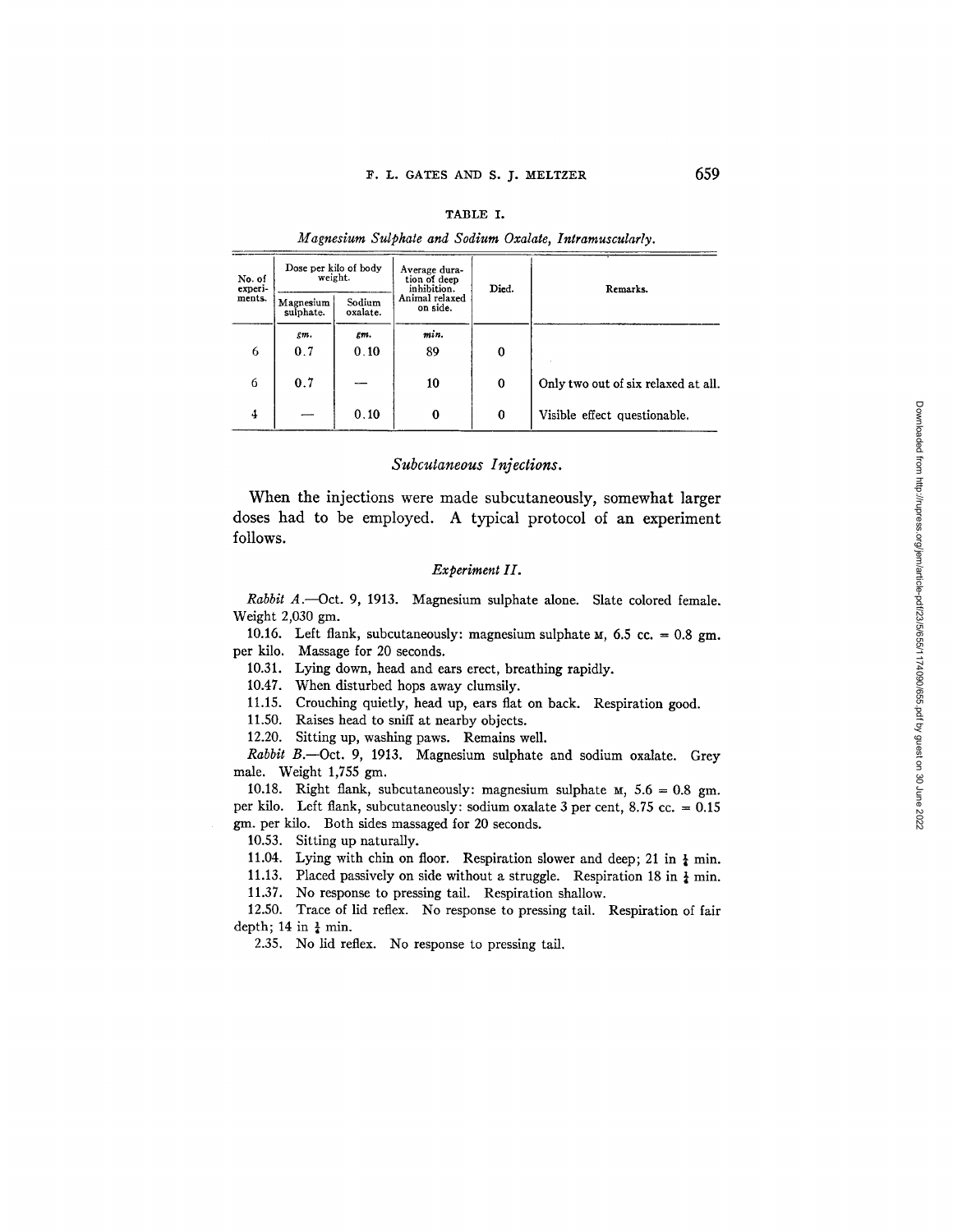3.52. Animal lying as before. No response to stimuli. Breathing entirely abdominal, of fair depth; 14 in  $\frac{1}{4}$  min.

4.28. Does not resist handling. Voluntarily moves head, tail, and legs slightly. Observation discontinued.

Oct. 10, 1913. 9.15. Sitting up in cage. Rather quiet.

*Rabbit* C.--Oct. 9, 1913. Sodium oxalate alone. Grey female. Weight 1,510 gm.

10.22. Left flank, subcutaneously: sodium oxalate 3 per cent, 7.5 cc.  $= 0.15$ gm. per kilo. Massage for 20 seconds.

10.43. Hops around licking the floor and sniffing at objects.

10.53. Sitting up, behaving normally.

11.14. Hops off actively when approached. No effects noted from injection.

Here again neither the oxalate nor the magnesium alone was effective. Together they produced a profound depression with a period of anesthesia and paralysis lasting more than four hours, followed by a gradual complete recovery.

Table II summarizes experiments with subcutaneous injections.

TABLE II.

| Magnesium Sulphate and Sodium Oxalate, Subcutaneously. |  |  |
|--------------------------------------------------------|--|--|
|--------------------------------------------------------|--|--|

| No. of<br>experi- | Dose per kilo of body<br>weight. |                    | Average dura-<br>tion of deep<br>inhibition. | Died.    | Remarks.                                                                                                |
|-------------------|----------------------------------|--------------------|----------------------------------------------|----------|---------------------------------------------------------------------------------------------------------|
| ments.            | Magnesium<br>sulphate.           | Sodium<br>oxalate. | Animal relaxed<br>on side.                   |          |                                                                                                         |
|                   | gm.                              | gm.                | min.                                         |          |                                                                                                         |
| 8                 | 0.8                              | 0.15               | $123 + + +$                                  |          | In four animals anesthesia extended<br>into the night following. One died<br>next day without recovery. |
| 8                 | 0.8                              |                    | $\Omega$                                     | $\Omega$ | Practically no effect. Drowsiness<br>in four cases.                                                     |
| 8                 |                                  | 0.15               | $\theta$                                     | 0        | No effects observable.                                                                                  |

The cited protocols and the two tables illustrate the results obtained in these series of experiments. With the exception of two failures at the beginning, before the proper relation of dosage was determined, the experimental animal in every instance was definitely more deeply affected than the controls. The differences between the various experiments were only of degree, and depended upon the relation of the dose employed and the mode of administration, whether subcutaneous or intramuscular. With proper dose the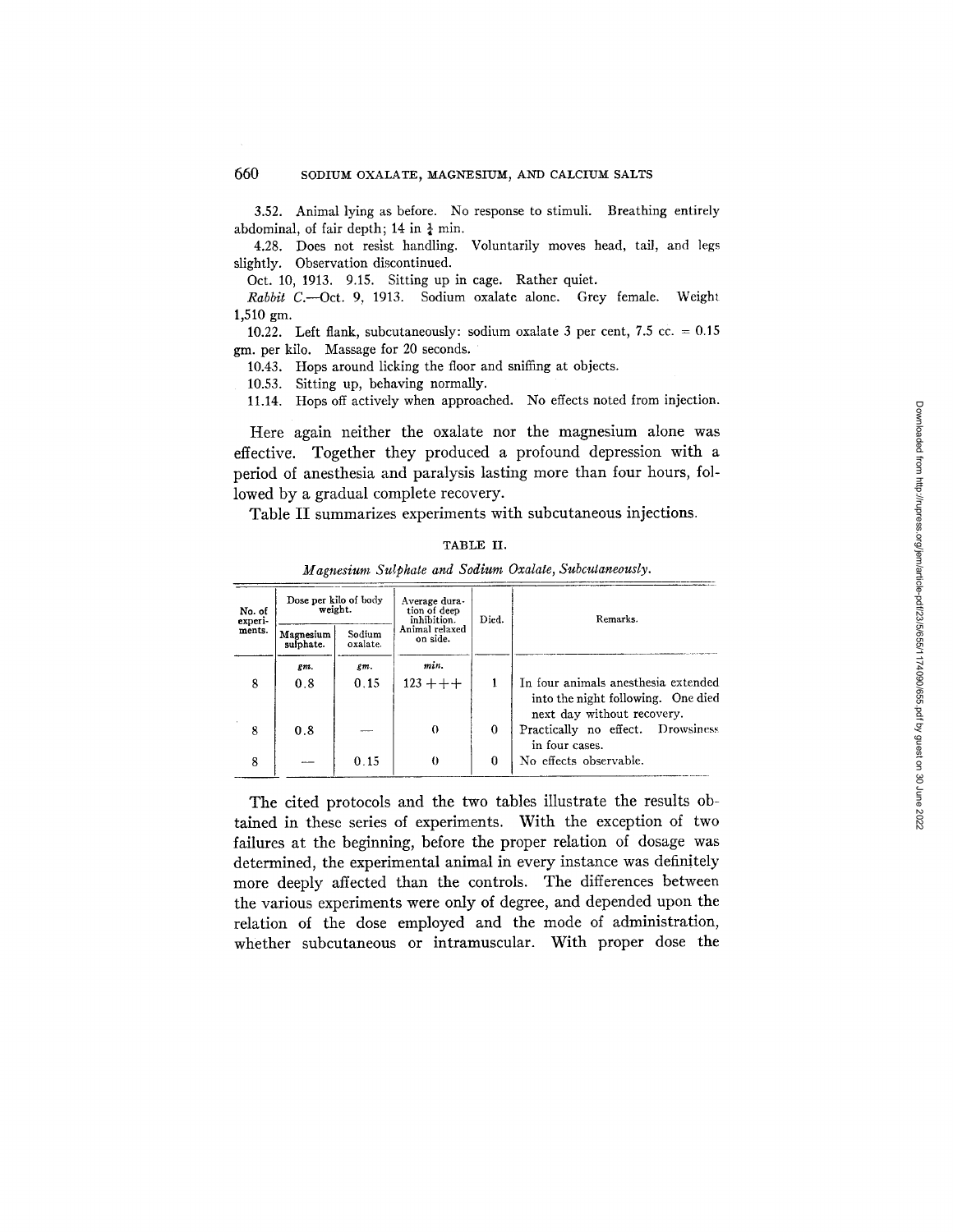contrasts were striking and constant; while the controls were hardly visibly affected, the experimental animals were deeply anesthetized and paralyzed, the character of this inhibition being in general similar to that caused by large effective doses of magnesium alone.

In the following particulars the depression of the animals which received sodium oxalate and magnesium sulphate seemed to differ from that of animals which received magnesium alone. (1) The period of anesthesia and paralysis is a fairly long one, especially after subcutaneous injections, when the state of inhibition may last even 4 hours and longer; whereas after an effective sublethal dose of magnesium alone the entire state of depression is of a comparatively short duration. (2) In animals which receive oxalate and magnesium the deepest stage of anesthesia and paralysis tends to become stationary and is of long duration--the inhibitory curve has a long plateau--and the recovery takes place gradually; whereas with magnesium alone the inhibitory curve has hardly any plateau, and the animal after reaching the acme of anesthesia and paralysis either recovers quite rapidly or the depression leads to death by respiratory paralysis.

The increase of depression following the injection of subminimal doses of sodium oxalate and magnesium sulphate which was definitely established in these experiments cannot be considered simply as a summation of two similar effects. The symptoms brought on by oxalates are entirely dissimilar to those of magnesium inhibition. In our experiments the symptoms which follow the injections of sodium oxalate in toxic doses exhibit the character of excitation; anxiety, restlessness, hypersensitiveness, and tonic and clonic convulsions, which finally lead up to asphyxia and to a fatal termination. In such subminimal doses as we have employed, the toxic symptoms, if there were any, consisted at most in excitation and increased alertness; but there was never any manifest depression. It seems, therefore, that the strikingly depressing effect which the addition of a practically non-toxic dose of sodium oxalate to a subminimal dose of magnesium produces, must be ascribed to the ability of the oxalate to precipitate calcium from the body fluids and thus eliminate an element which biologically is antagonistic to magnesium.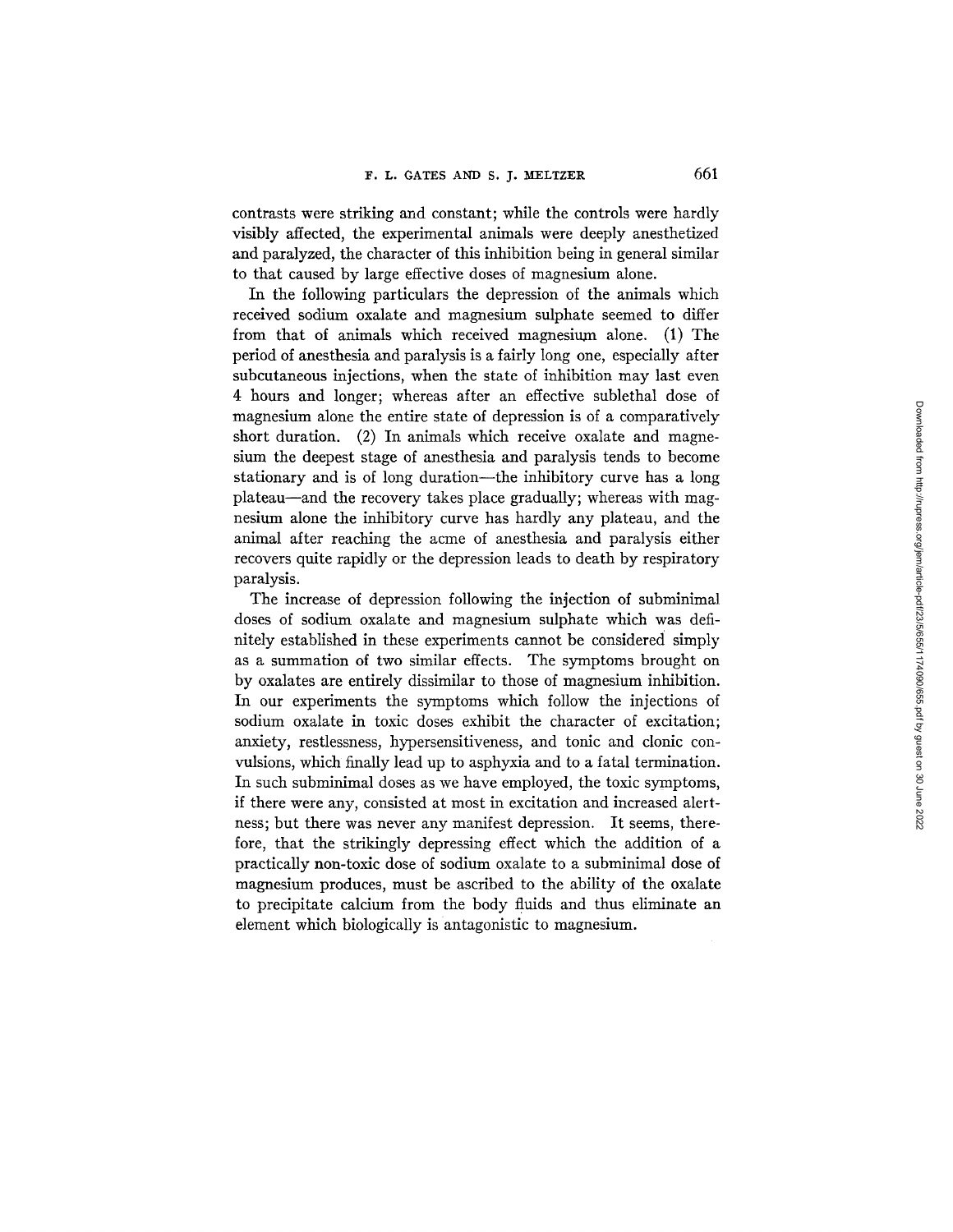### *The A ction upon the Motor Nerve Endings.*

Among the general effects of magnesium salts their depressing action upon the motor nerve endings stands out prominently. In minimal effective doses these salts reduce and in larger doses they completely abolish the conductivity of the nerve endings. In a series of experiments we have studied directly the combined action of sodium oxalate and magnesium sulphate upon this intermediary link between nerve and muscle. The sciatic nerve was cut under ether, the animal permitted to recover completely, and then the motor reactions of foot and toes to faradic stimulations of the peripheral end of the sciatic nerve were studied under the influence of the salts under discussion. Seventeen experiments were made upon rabbits. In fifteen there were two rabbits to each experiment, one an experimental animal and one a control. The experimental animals received subcutaneous injections of 0.6 to 0.8 gm. of magnesium sulphate in one side and  $0.15$  to  $0.2$  gm. of sodium oxalate. The fifteen control animals received injections of 0.6 to 0.8 gm. of magnesium sulphate alone. Two rabbits received injections of 0.15 and 0.2 gm. of sodium oxalate alone. For faradic stimulations a Porter induction coil, armed with one Daniell cell, was used. The cut sciatic nerve was stimulated before and at various intervals after the injection of the salt solutions, and the degree of the reactions to the various strengths of stimuli was noted. The results obtained in the experimental and control animals were compared and brought into relation with the general condition of the respective animals.

In both the sodium oxalate animals stimulation of the sciatic nerve before and at various times after the injection gave prompt reactions; strong tetanic flexion of the foot and abduction of the toes.

In eight of the magnesium controls stimulation of the sciatic nerve gave normal responses at the various periods after the injection. In the seven other controls there were slight degrees of reduction in the response to the stimulations; the reaction was less prompt, the extent of the contractions was lessened, or the distance of the secondary coil, in order to be effective, had to be shortened.

Of the experimental animals, in thirteen the conductivity of the peripheral nerve endings was definitely more deeply affected than in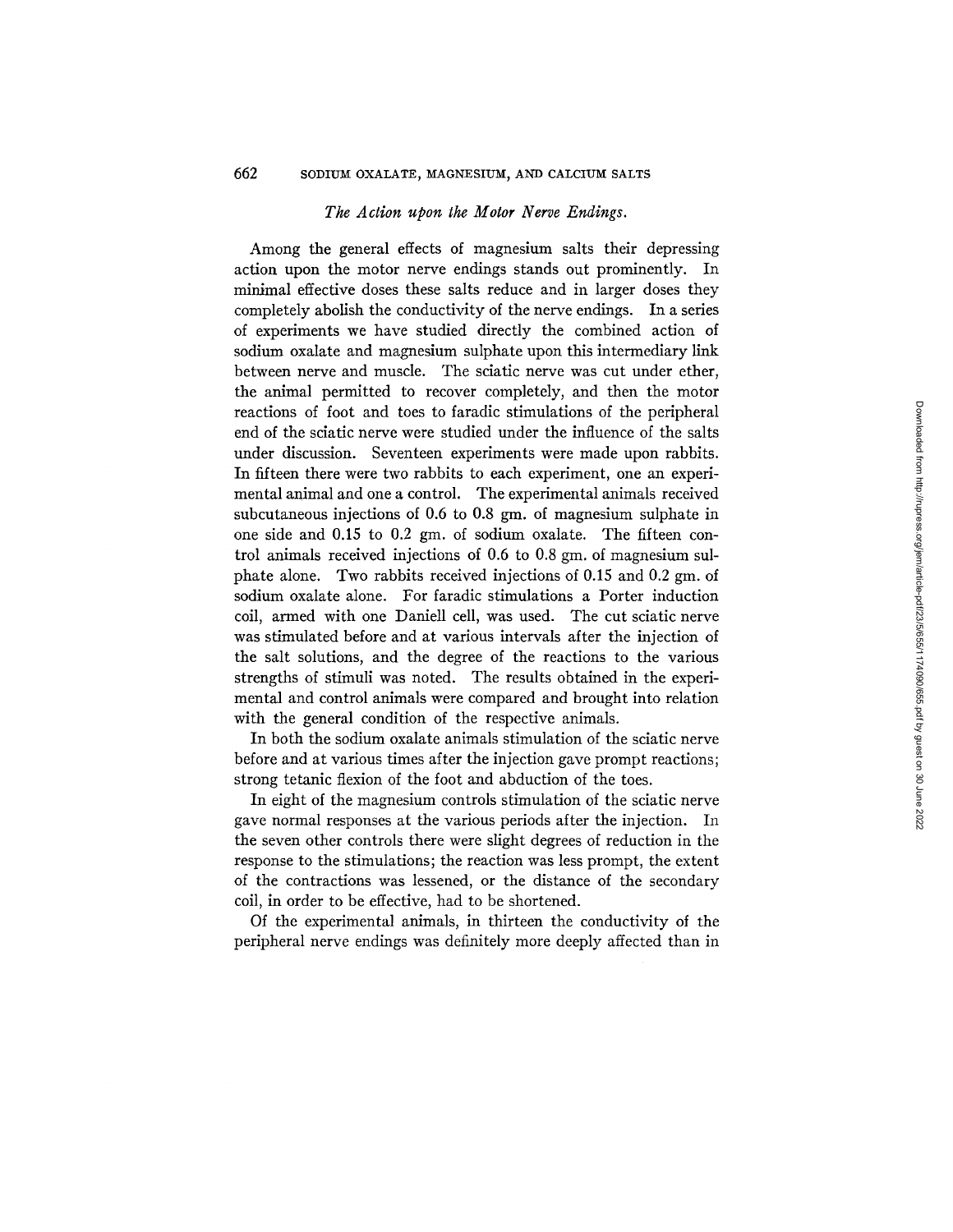their controls. In some cases the conductivity was so depressed that at the time when the general narcosis was at its height no response could be obtained from the stimulation of the sciatic nerve even with a 40 mm. coil distance. In two of the experimental animals the reduction in the response to stimulation of the sciatic nerve was not greater than that of their controls, although the general signs of anesthesia in the experimental animal were quite deep.

The depressing effect upon the motor nerve endings never outlasted the central effects, while there were cases in which the loss of sensation still continued after the motility seemed to be normal again.

### *The Antagonistic Action of Calcium.*

Calcium, as stated in the introduction, is biologically antagonistic to magnesium, and our present experimental results led us to the conclusion that the increase of the depressive action of subminimal doses of magnesium by the addition of a subtoxic dose of sodium oxalate was due to the calcium-precipitating property of this salt. On the other hand, we found that the anesthesia and paralysis produced by a combination of subminimal doses of the two salts was of much longer duration than the same condition produced by an effective dose of magnesium sulphate alone. The question presented itself: Would calcium cause a recovery from the profound long-lasting state of depression caused by the combined action of the two salts, and especially would the recovery be as prompt and as rapid as in cases of magnesium anesthesia? We made a large number of experiments, but our results may be presented in the following single sentence: The antagonistic action of calcium is just as striking and prompt in the prolonged anesthesia brought about by the combination of oxalate and magnesium as it is in the anesthesia produced by magnesium alone. The following protocol is typical for all experiments in this series, and the photographs (Figs. 1 and 2) taken of this experiment are a good illustration of the results.

## *Experiment III.*

*Rabbit I.*—Mar. 9, 1914. Magnesium sulphate alone. Grey and white male. Weight 1,860 gm.

1.58. Right back, subcutaneously: magnesium sulphate  $\times$ , 5.9 cc. = 0.8 gm. per kilo. Massage for 1 min.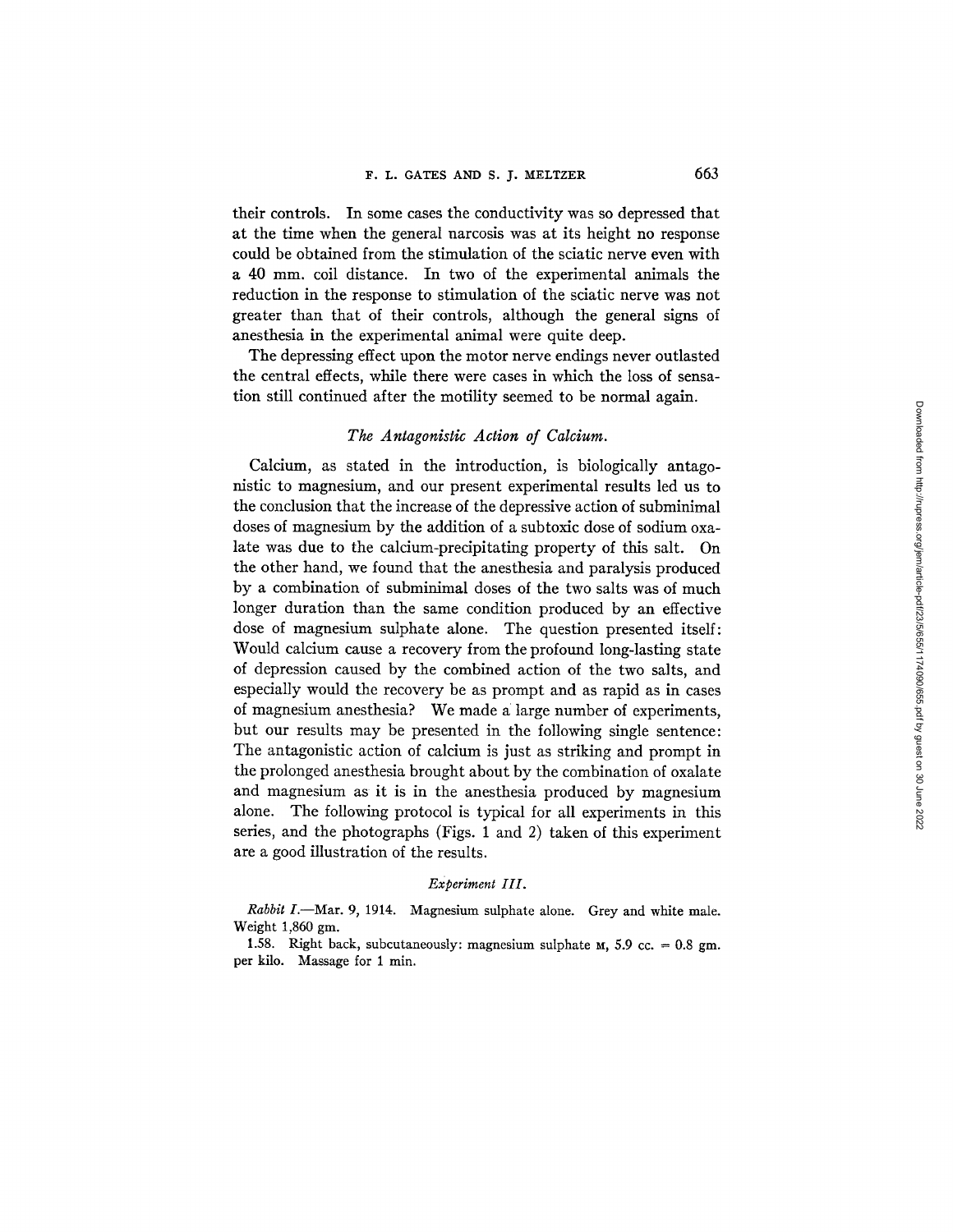2.16. Sits quietly in corner of box, or lies down.

2.23. Crouching on forepaws, head and ears up. Respiration fair volume, slow; 19 in  $\frac{1}{2}$  min.

2.32. Lying at full length, head and ears up. Backs up into sitting posture; rather heavy and quiet.

2.47. Crouching quietly in corner of box. Respiration full volume; 14 in  $\frac{1}{2}$ min.

3.07. Photographed (Fig. 1).

3.16. Photographed (Fig. 2).

3.45. Behaving normally and has shown no further effects. Remains well.

*Rabbit II.*—Mar. 9, 1914. Magnesium sulphate and sodium oxalate. Black and white female. Weight 1,540 gm.

2.01. Right back, subcutaneously: magnesium sulphate  $M$ , 4.9 cc. = 0.8 gm. per kilo.

2.03. Left back, subcutaneously: sodium oxalate 3 per cent, 7.7 cc.  $= 0.15$ gm. per kilo. Massage both sides for 1 min.

2.10. Has defecated. Respiration rapid and rather deep. Restless, changes position often.

2.13. Hind legs dragged a little in walking.

2.21. Crouching, head up, ears back, breathing rapidly;  $68$  in  $\frac{1}{2}$  min.

2.35. Lying full length, eyes half closed, ears back, chin on floor. Flanks relaxed and bulging. Respiration 50 in  $\frac{1}{4}$  min.

2.49. Lying partly on side, relaxed, head flat on floor. Mere trace of lid reflex. Moves head slightly when tail is touched.

3.05. Placed passively on back, feet in air. Remains there relaxed.

3.07. Photographed with controls (Fig. 1).

3.15. Same condition. Given 8 cc. calcium chloride  $0.125$   $\times$  through left ear vein. Respiration deepens during injection, and before it is completed animal turns over and sits up.

3.16. Photograph taken within 1 minute of injection (Fig. 2).

3.45. Crouching quietly. Hair erect. Hops off actively when disturbed. Then sits up with head and ears up. Remains well.

*Rabbit///.--Mar.* 9, 1914. Sodium oxalate alone. White female. Weight 1,620 gm.

2.06. Left back, subcutaneously: sodium oxalate 3 per cent, 8.1 cc.  $= 0.15$ gm. per kilo. Massage for 1 min.

2.11. Hind legs dragged a little at times. Rather restless.

2.30. Sitting up or hopping around naturally. Head and ears up. Not restless or anxious. Respiration 42 in  $\frac{1}{4}$  min.

2.48. Behaving normally. Sitting up, quiet. Respiration 35 in  $\frac{1}{4}$  min.

3.07. Photographed (Fig. 1).

3.16. Photographed (Fig. 2).

3.45. Has shown no further effects.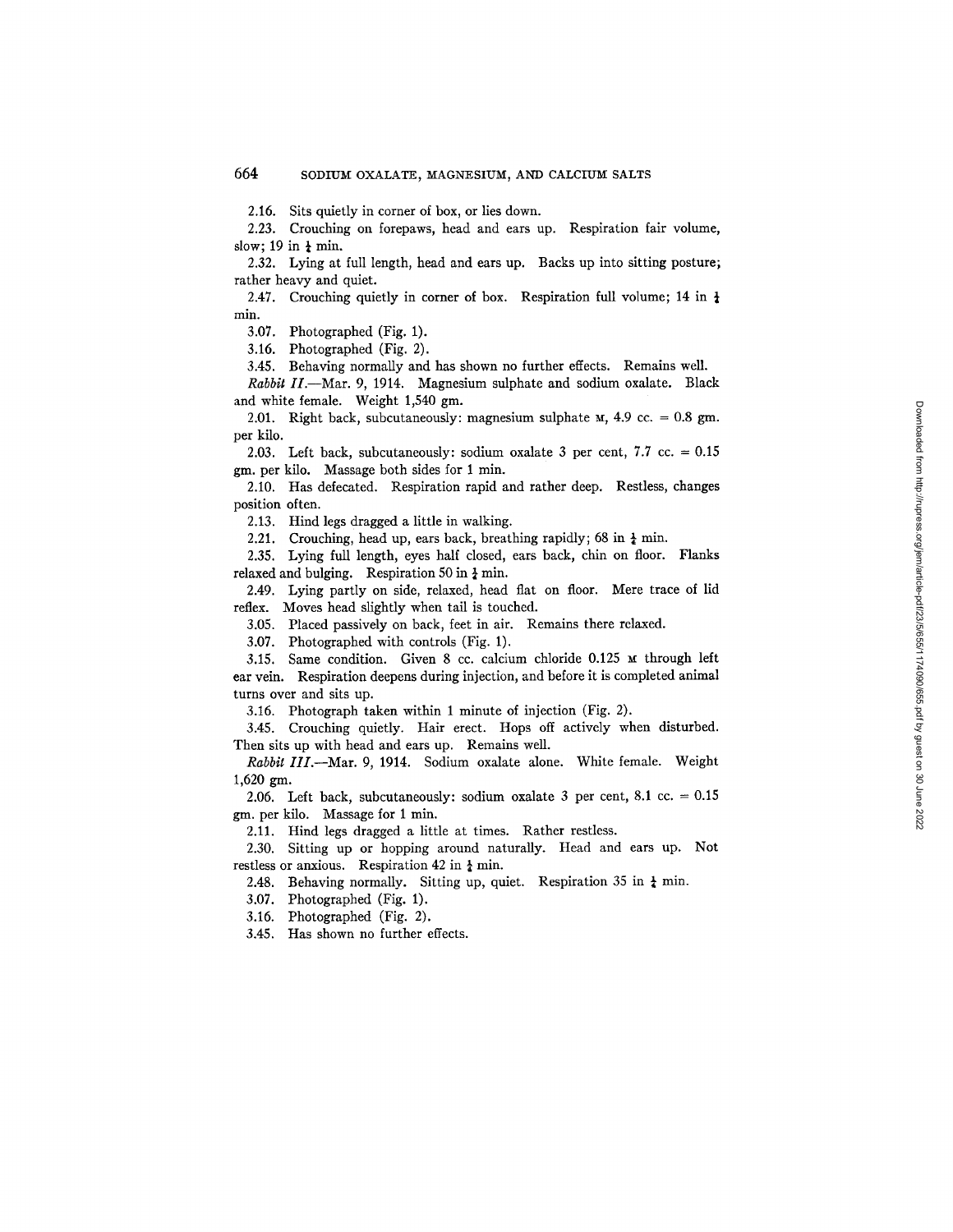Figs. 1 and 2 illustrate, in the first place, the anesthesia and paralysis produced by the combination of subminimal doses of magnesium and oxalate. They show, further, in a striking way, the antagonistic action of intravenous injection of calcium; it is in all respects similar to the action of calcium in anesthesia by magnesium alone. The respiration becomes deeper and more rapid immediately after beginning the injection, and the return of muscle tone and motor activity can be felt under the hand. Within a minute after the beginning of the injection, often indeed before all of the 8 or 10 cc. of solution is given, the animal draws up its legs, raises its head, turns over and scrambles into a sitting posture, and becomes alert and inquisitive. After an interval the rabbit may gradually sink back into narcosis, and can be restored again by calcium. Occasionally, if too much magnesium and oxalate have been given, a third injection may still be needed and given with success. However, under such circumstances, repeated injections of calcium might finally prove fatal to the animal.

The experiments, showing the depressing effect of magnesium and the antagonistic action of calcium to this depression, are, as we had occasion to learn, frequently demonstrated in many European Universities in lectures on pharmacology or physiology. When magnesium alone is used, the period of the greatest depression is of short duration and the demonstration may either be unconvincing, when the animal is not yet sufficiently narcotized, or it may be a failure, when the calcium injected is administered too late. The anesthesia and paralysis brought about by a combination of sodium oxalate and magnesium sulphate is, as we have seen above, of comparatively long duration. It is therefore a more appropriate method for purposes of demonstration. The animal may receive its double injection 40 to 50 minutes before the time set for the demonstration. If the proper doses are given and the proper procedure is followed out, there is no danger that the animal will not be in deep anesthesia, or that it will die too soon, before the antagonistic effect of the calcium can be shown.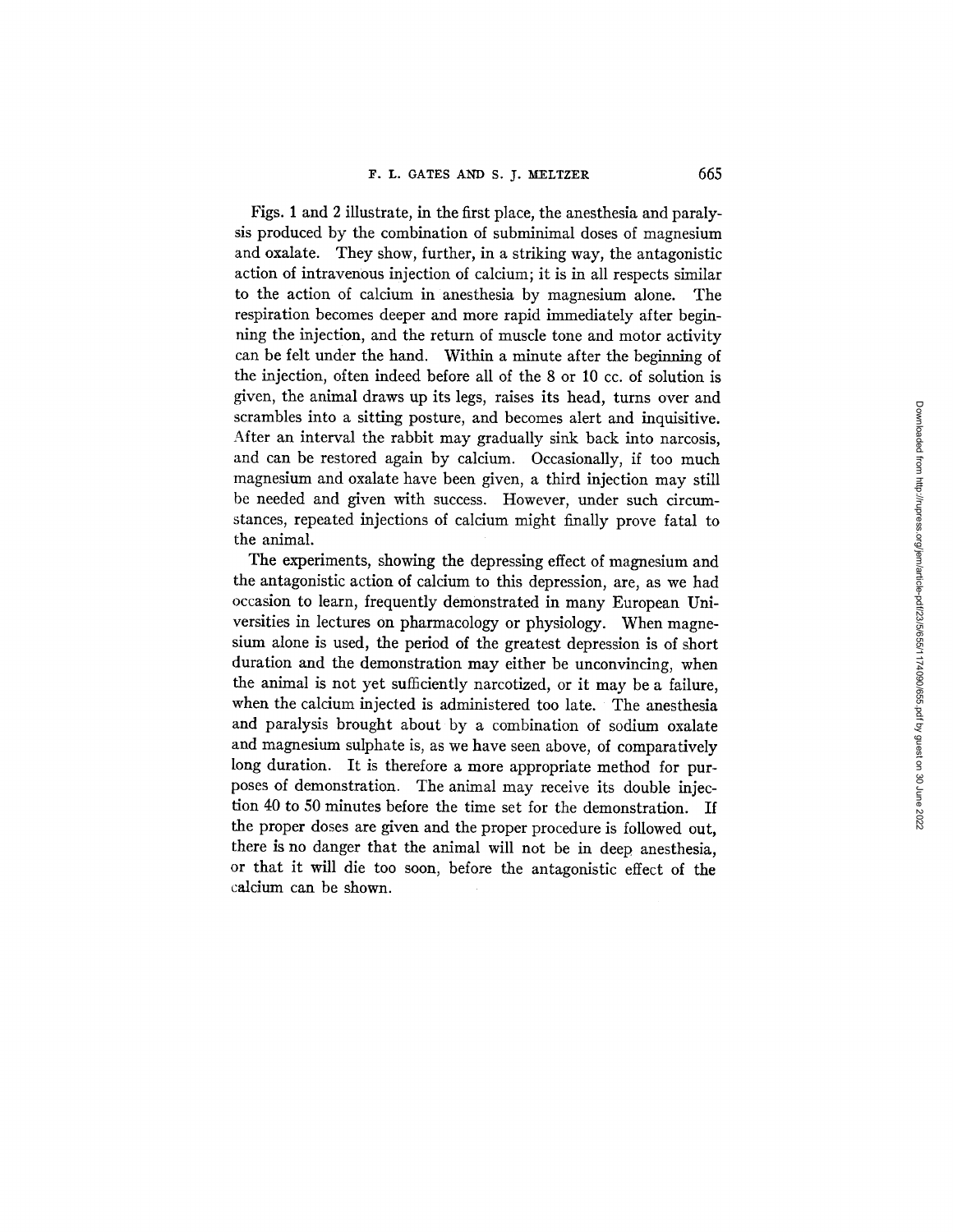### SUMMARY.

The foregoing experiments establish firmly the following facts.

Subcutaneous or intramuscular injections of sodium oxalate in subtoxic doses, when administered to an animal which received a subminimal dose of magnesium sulphate, produce profound anesthesia and paralysis of long duration, although the usual effects of sodium oxalate alone are of a stimulating character. This fact is, in general, in harmony with the results reported by Starkenstein who, however, seems to have used the combination of the two salts in one solution; namely, that of magnesium oxalate.

The combined injections of subminimal doses of sodium oxalate and magnesium sulphate produce a strong reduction, or even, at times, a complete abolition of the conductivity of the motor nerve endings.

An intravenous injection of calcium salts brings on a recovery from the profound and prolonged effects of the combined action of sodium oxalate and magnesium sulphate, which is as prompt as is observed in experiments in which effective doses of magnesium alone were given. This fact is the more noteworthy, since depressions of long duration produced by prolonged continuous injections of magnesium solutions alone do not respond very promptly and effectively to calcium injections.

As will be recalled, the starting point for our investigation was the hypothesis that substances which are capable of precipitating calcium  $-a$  biological antagonist of magnesium--ought to be capable of increasing the depressive effect of magnesium. Our experiments proved that this assumption was correct. This would seem, therefore, to justify the interpretation that the augmenting action of sodium oxalate has its cause in the ability of the latter to precipitate calcium and thus increase within the body the amount of unantagonized magnesium. However, we wish to state expressly that this view is, for the present, still no more than a hypothesis and does not exclude other possible interpretations of our facts. As we pointed out it speaks against this hypothesis that oxalates do not produce phenomena of depression; the toxic symptoms produced by oxalates exhibit distinctly signs of increased and not of decreased irritability.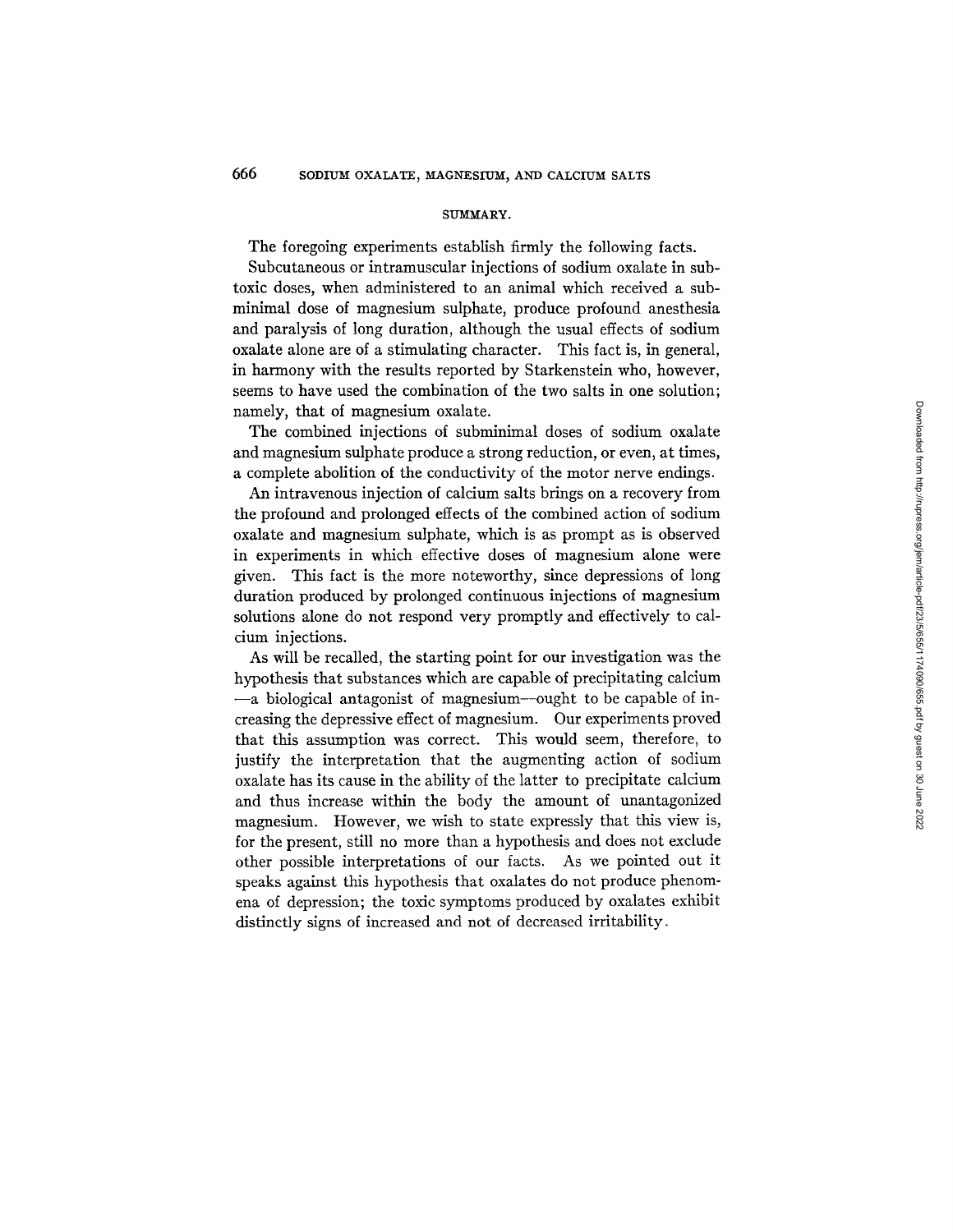### EXPLANATION OF PLATE 95.

FIG. 1. Rabbit IIL Sodium oxalate 3 per cent, 0.15 gm. per kilo. Alert, ears erect. (Caught by instantaneous exposure.) Rabbit II. Sodium oxalate 3 per cent, 0.15 gm. per kilo. Magnesium sulphate  $x$ , 0.8 gm. per kilo. Deeply anesthetized and quite relaxed. Rabbit I. Magnesium sulphate  $x$ , 0.8 gm. per kilo. Crouches quietly as placed. Ears back.

FIG. 2. Rabbits III and I as before. Rabbit II within a minute has received 8 cc. of calcium chloride 0.125  $\text{M}$  into the marginal ear vein (note clip). Alert and sensitive; right paw blurred from movement.